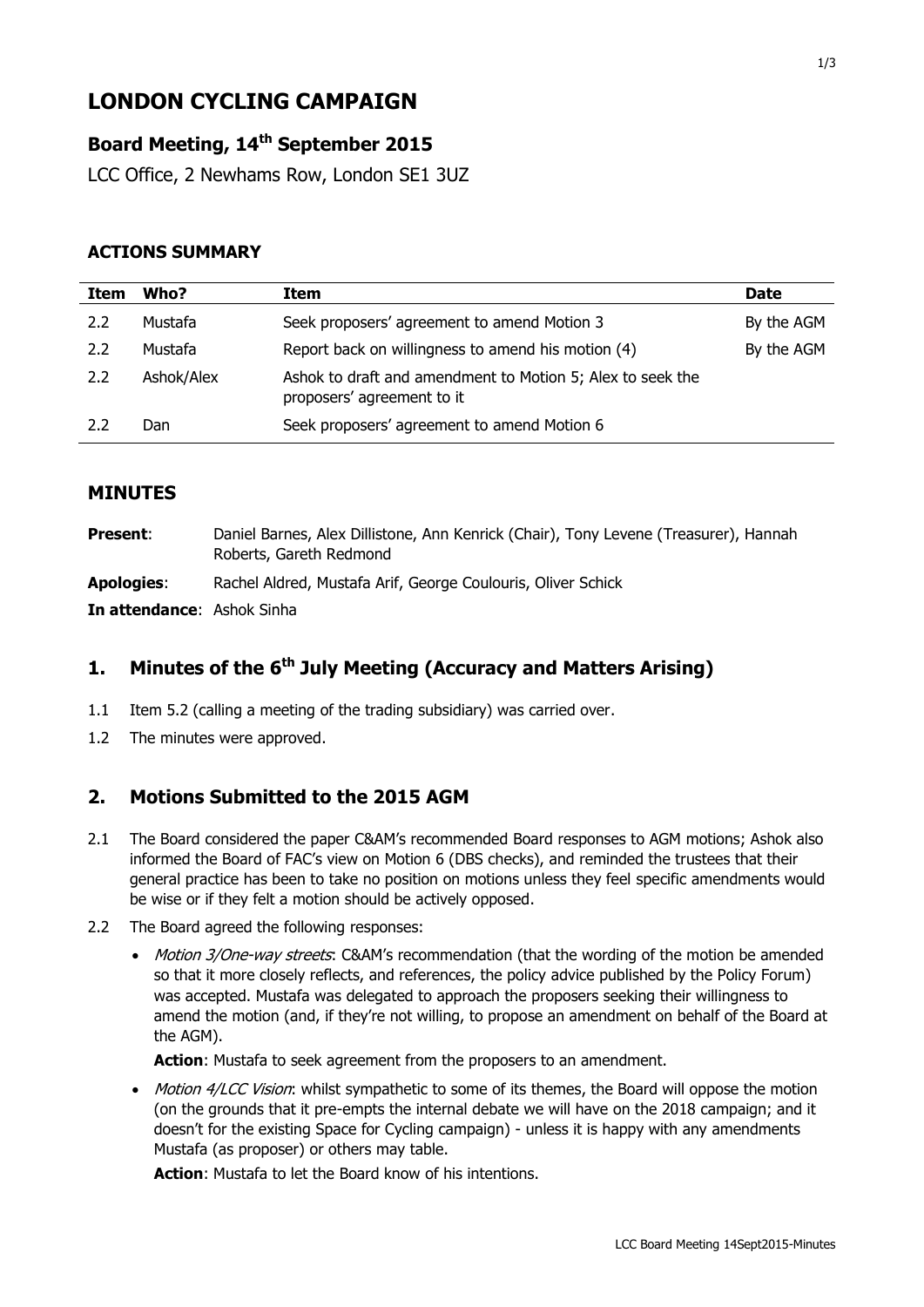• Motion 5/Strict Liability: C&AM's recommendation (to oppose this motion because of its firm commitment to actively campaigning on this issue ahead of having a proper internal discussion about this) was not accepted, on the grounds that the motion falling might imply LCC is against the principle of Strict(er) Liability. Alex was delegated to speak to the proposer to seek amendments that would oblige LCC to lobby for stricter liability with others, according to priorities and resources (and, if the proposer rejects this, to propose an amendment on behalf of the Board at the AGM). Ashok agreed to craft a proposed amendment.

**Action**: Ashok to draft and amendment Alex to seek the willingness of the proposers to accept it.

• Motion 6/DBS checks: the main thrust of the recommendation (i.e. that the Board should actively take up the issue of LCC's safeguarding policy) was accepted; but the worries about our capabilities as expressed by the proposer to manage risks effectively were not accepted. Dan was delegated to approach proposer to see if an amendment along the lines of "…, until the Board is satisfied that a new and sufficient safeguarding policy and procedure is in place, and only in liaison with the office" is acceptable to her. If not the Board will propose this amendment at the AGM and oppose the motion if the amendment falls.

**Action**: Dan to establish if the proposer would be happy with the above amendment.

# **3. 2014 AGM Resolutions: Board Implementation Report**

- 3.1 Ashok introduced the proposed 2014 AGM Resolutions Implementation Report.
- 3.2 The Board signed off the report with no changes.

# **4. "Retirement" of Obsolete Past AGM Resolutions**

- 4.1 The Board considered the recommendations of the Policy Forum to retire certain past resolutions, and Oliver's opposition to this.
- 4.2 The Board emphasised that even if resolutions were retired, they would still be listed on the website (but marked as retired, for reasons to be given).
- 4.3 Given the uncertainty over how best to proceed, the absence of both the Policy Forum Chair (Rachel) and Oliver, and the non-urgent nature of this business, this item was held over.

# **5. Finance**

- 5.1 Ashok summarised the financial position, noting that despite shortfall s in some income lines, savings plus better than forecast performance in other lines had roughly made up for this; and that the current forecast for our end of year position is essentially unchanged. He added that there is however very little room left for manoeuvre and that staff had contingency plans in place.
- 5.2 Dan noted that the questions he had raised had been answered in the Staff Report.

#### **6. C&AM Chair**

6.1 The Board noted the complaint made by Gerry Matthews against Mustafa as Chair of C&AM; it unanimously expressed its confidence in Mustafa, and agreed that he should continue to hold the position of C&AM Chair.

#### **7. IRG Chair**